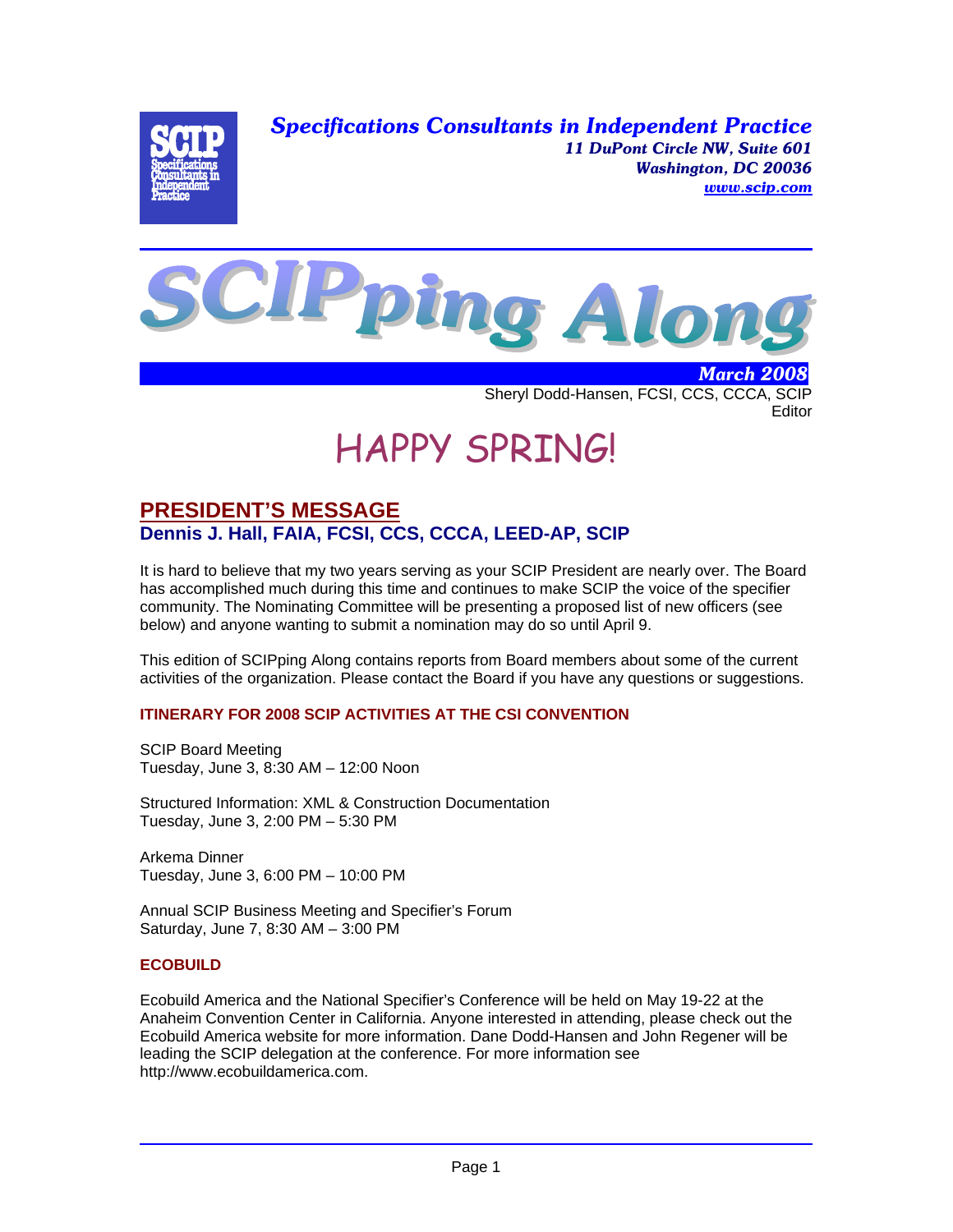#### **AIA NATIONAL CONVENTION**

The AIA National Convention is in Boston on May 14-17 and SCIP is hoping to have a booth at the Convention. We are #1 on the waiting list, but we will have a gathering of SCIP members and affiliate members attending the convention regardless of whether we get a booth or not. Former SCIP President Mark Kalin will be coordinating this event and anyone interested in attending should contact Mark at mkalin@kalinassociates.com. SCIP is also planning to be a participant in the 2009 AIA Convention in San Francisco.

#### **buildingSMART Alliance**

SCIP has received an invitation from the buildingSMART Alliance to join the organization. The collection of many professional, educational, and industry organizations, coordinated by the National Institute of Building Sciences is at the heart of the building information modeling and integrated practice movement. The SCIP Board will be taking this matter up at our April meeting.

#### **SPONSORSHIPS**

Dane Dodd-Hansen has led the effort to establish a National Partnership program. After review by our attorney, the Board approved the agreement document for presentation to potential SCIP partners. Dane has had a number of product manufacturers contacting him about this program.

#### **SCIP BROCHURE**

SCIP is getting ready to create a new brochure to educate, attract, and direct potential clients to SCIP members. We are in the process of collecting artwork representing members' work to include in the publication and on our web site. Please send photography or renderings in electronic format to dhall@hallarch.com with contact information, name of project, architect/engineer of record, and photographer permission.

### **IMMEDIATE PAST PRESIDENT'S REPORT John Regener, AIA, CSI, CCS, CCCA, SCIP**

#### NOMINATION COMMITTEE REPORT

In accordance with the Bylaws of Specifications Consultants in Independent Practice (SCIP), nominations of persons for election as officers shall be made either by the Nominating Committee or by petition of three (3) or more Members in a letter to the Secretary, postmarked not later than sixty (60) days prior to the annual meeting of the membership in the year in which election of the officers is to be held (on or before April 8, 2008). Nominations of persons for election as Affiliate Member Director shall be made either by the Nominating Committee or by petition of three or more Affiliate Members in a letter to the Secretary, postmarked not later than sixty (60) days prior to the annual meeting of the membership in the year in which election of the Affiliate Member Director is to be held (on or before April 8, 2008).

The annual meeting of the membership of SCIP is scheduled for June 7, 2008 in Las Vegas, NV. Not later than forty (45) days prior to the annual meeting of the membership (on or before April 23, 2008), ballots will be mailed to Members and Affiliate Members by First Class Mail or by electronic mail. Valid ballots shall be returned to the Secretary and postmarked no fewer than fifteen (15) days prior to such meeting (no later than May 23, 2008). In an emergency, election of officers and directors may be held at the annual meeting of the membership. A plurality of valid votes cast by Members shall determine each elected Board Officer. A plurality of valid votes cast by Affiliate Members shall determine the Affiliate Member Director. The persons elected to the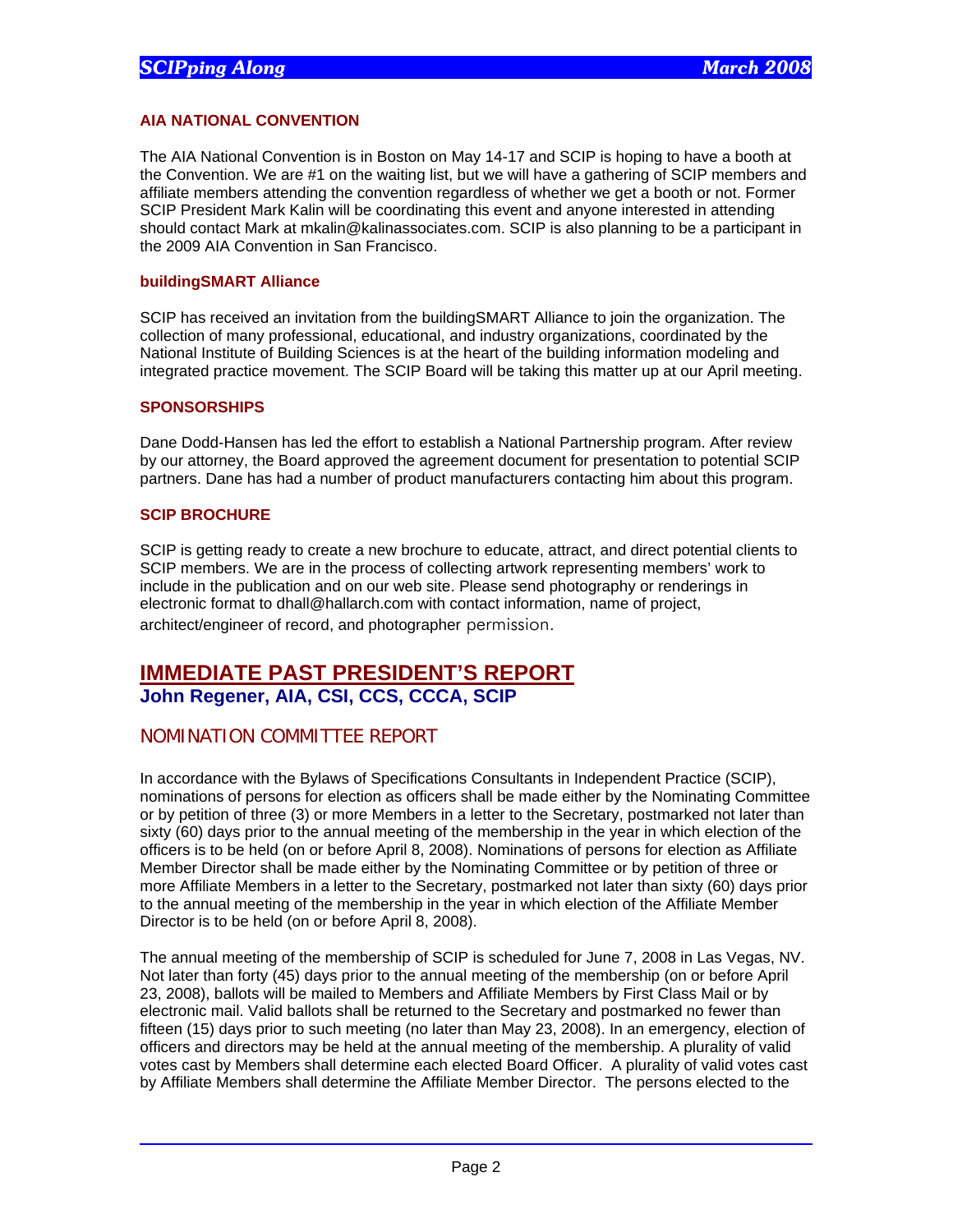## *SCIPping Along March 2008*

Board of the association shall be announced at the annual meeting of the membership following the tabulation of all votes.

Below are the proposed candidates for office for the period of July 2008 through June 2010:

President (vote for one)

Mark Kalin, FAIA, FCSI, CCS, LEED™ AP

President-Elect (vote for one)

Nina Giglio. CSI, CCS

Vice President (vote for two)

 Robert W. Johnson, RA, FCSI, CCS, CCCA Margaret Chewning, FCSI, CCS, CCCA David E. Lorenzini, FCSI, CCS

Secretary (vote for one)

John Carter, CSI, CDT, RA, NCARB

Treasurer (vote for one)

David Metzger, FAIA, FCSI, CDT, NCARB

Affiliate Member Director (vote for one)

 William Pegues, FCSI, CCS Donald A. Harris, AIA, CSI, CCS, CCCA

Immediate Past President (no vote required)

Dennis J. Hall, FAIA, FCSI, CCS

# **SECRETARY'S REPORT Nina M. Giglio, CSI, CCS, Associate AIA, SCIP**

#### **MEETING AND CONVENTIONS COMMITTEE**

#### **Annual Meeting**

The Meetings and Conventions Committee is working on plans for the SCIP Annual Meeting and Forum to be held on June 7th. The annual meeting will be starting at 9:00 on Saturday morning and will run for approximately two hours. We will have a pre-lunch presentation and then a sponsored luncheon. The forum will start after lunch. For scheduling purposes we plan to wrap up the forum by 3:30 on Saturday afternoon so that those of you interested in catching a flight that evening can do so. Location for the meeting is still being worked out so watch the website for more information and registration requirements.

As in past years, SCIP will have a booth on the show floor and we will need people to host the booth during exhibit hours.

We look forward to seeing you in Las Vegas.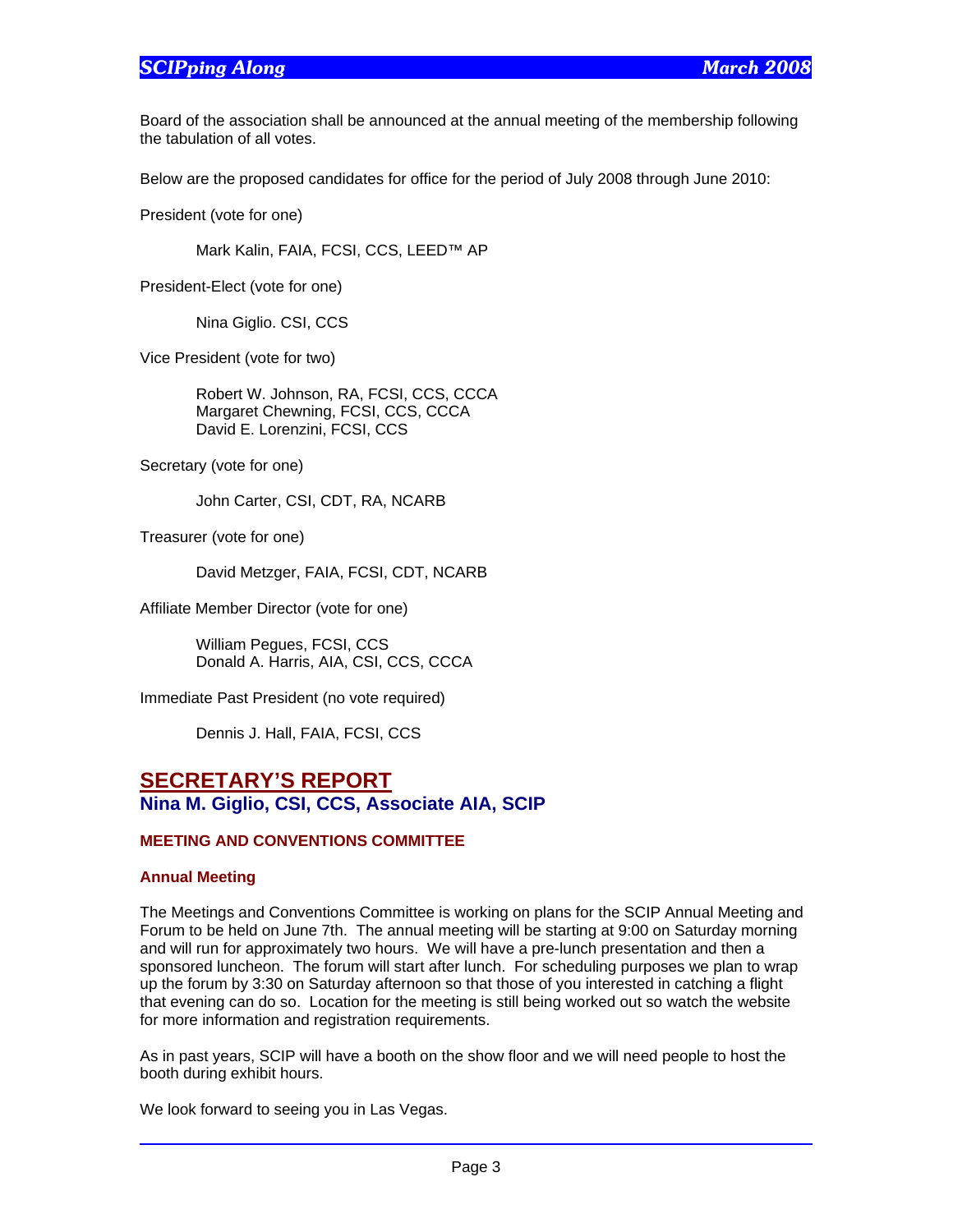#### **Arkema Dinner**

As they have each year since 2004, the makers of Kynar 500 will sponsor cocktails and dinner for SCIP members. The event will be held at the Marriott Las Vegas located on Convention Center Drive following the Tuesday education sessions. Please save the date: Tuesday evening, June 3, 2008.

If you are attending the Las Vegas sessions, you can't miss this event. As in the past, entertainment will be provided. Look for your invitation soon.

# **VICE PRESIDENT'S REPORT Linda Stansen, CSI, CCS, CCCA, SCIP**

#### **SCIP MEMBERS WHO WILL BE HONORED BY CSI AT ANNUAL GALA IN JUNE**

#### **Paul Edlund, FCSI, CCS, AIA Distinguished Member**

Paul Edlund has been a member of CSI for over 40 years. In that time he has served on numerous committees at local, regional and national levels of the Institute as well as in varying capacities in his local chapter. Education and mentoring are what he strongly believes in and gives a great deal of his time towards those two ideals. He has established and teaches a course on specifications writing for the Department of Architecture at the University of Oregon in Eugene, Oregon, without compensation. He also teaches a 12-week seminar on contract documents for his chapter which is held yearly. His mentoring of fellow members of his Chapter has resulted in many of them serving at the highest levels of CSI leadership.

Paul has received numerous awards at all levels of CSI. The more notable ones include The Frank Stanton Memorial Award for Lifetime Achievement which is given by the Northwest Region and recognizes outstanding service and contributions above and beyond normal expectations. He has been awarded the Institute's Ben John Small Award for special proficiency and outstanding stature as a specifications writer. And he has received the Institute's J. Norman Hunter Award for outstanding work in establishing and conducting educational seminars. All of these awards are the highest of their kind, indicating the level of Paul's dedication to the ideals of CSI and proficiency in specifications writing.

Soon after SCIP was formed, Paul joined the organization. In those days there were only a few dozen specifications consultants nationwide. While not active with SCIP now, Paul helped to shape the form of our organization through his early involvement. The small size of SCIP early on led to the informality of the meetings which has been a cornerstone of our group for a long time and is still present in the roundtable shared discussion held each year. Paul feels that this format still works; 'there is no need to reinvent the wheel' by making the same mistakes someone else has had experience with. He keeps abreast of SCIP activities via the newsletter and minutes which are distributed monthly. He seems pleased to see members who are younger than he taking up the cause and furthering SCIPs purpose.

SCIP is honored to have Paul among its members and greatly appreciates his dedication to promoting the education of so many in specifications writing. We congratulate him on his many accomplishments in improving construction specifications writing, educating people in the construction industry, and his selfless dedication to our profession recognized by the Institute in conferring on him the status of Distinguished Member.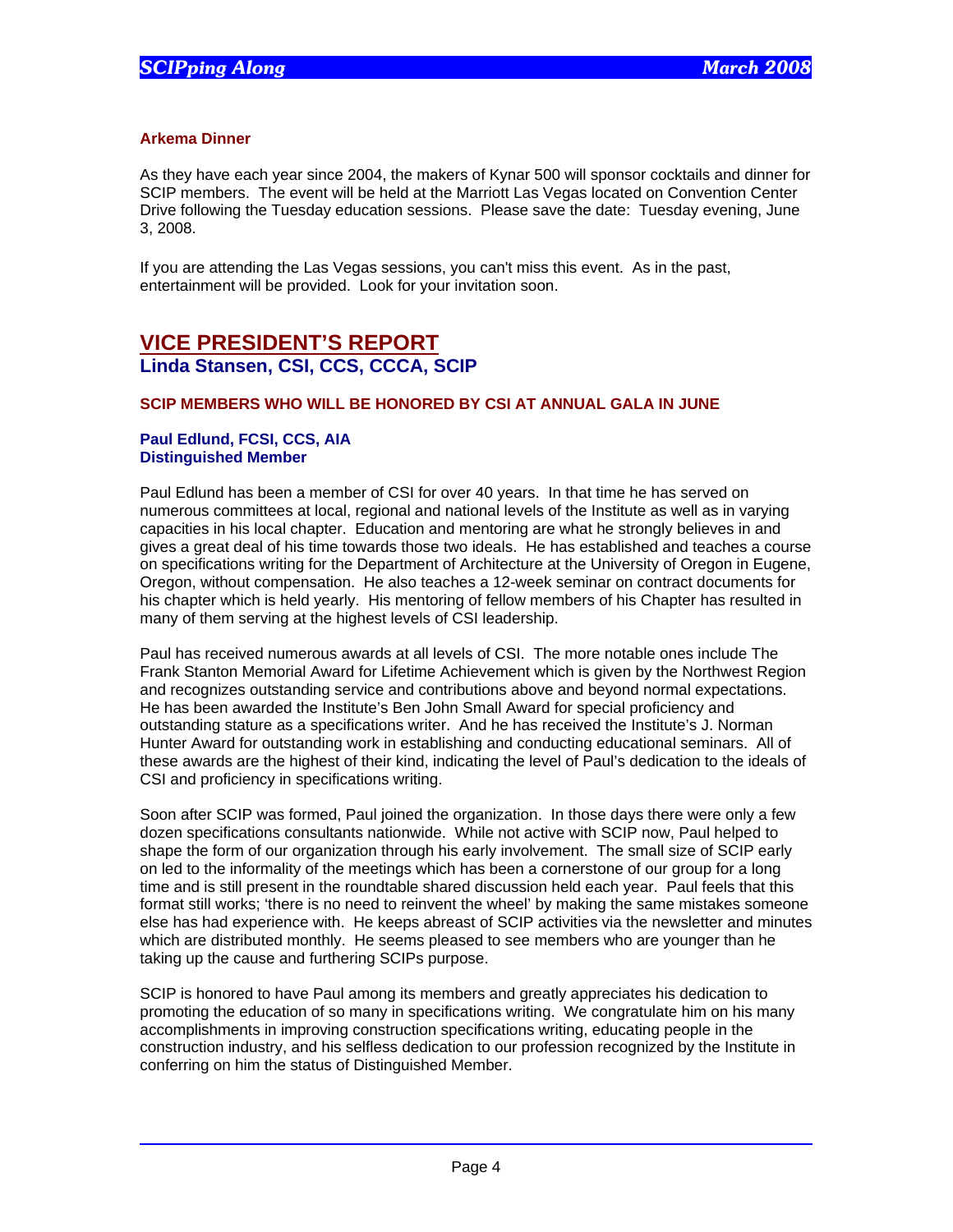#### **Mary Schofield Nowee, CSI, CCS, RA Fellowship**

Mary has been a member of CSI for nearly 20 years. In that time she has contributed huge amounts of her energy, knowledge, support, and enthusiasm to the East Bay-Oakland chapter, West Region and National CSI organizations. If she sees a need, she'll jump in with both feet to help fill it. Education and recognition of service are her two big things. Much of her service has been dedicated towards that end, serving on committees for seminars on such topics as Greening RFPs and RFQs; Selecting and Specifying Sustainable Wood Products; and Reducing and Recycling Job Site Waste. She helped update locally offered mock exams for the CDT, CCCA, and CCS to align with the new Project Resource Manual. And she is always looking for ways to encourage others to follow her lead through merit recognition resulting in local, regional and national awards for members of her chapter.

Mary is an architect and specifier with Jacobs Carter Burgess in Oakland, California. Her official title is Architect & Specifier / Bay Area Transportation Programs. That means she gets to work on a variety of transportation projects for light and heavy rail, highways, and environmental programs; writing the specifications in many cases but assisting with production of standards for some of her clients as well. She started her career in a traditional architectural capacity, but found herself drawn to specifications along the way when she worked on the light rail transit mall in San Jose, California producing specifications, and coordinating cost estimates and bids. After that she found specifications production agreeable and working with engineers enjoyable as well. That has led her to work more closely with transportation engineers for the past 15 years or so.

Mary joined SCIP as an affiliate member in May of 2007. She appreciates the outreach SCIP has made to specifiers who are not working independently. She also says that SCIP is a great networking group where she has been able to make new contacts and learn more about the specification process from the independent specifier's perspective. SCIP applauds Mary on her many achievements and her willingness to help and recognize others, and congratulates her on the honor of being elevated by CSI to Fellowship.

# **VICE PRESIDENT'S REPORT Robert Johnson, RA, FCSI, CCS, CCCA, SCIP**

#### **UNIFORMAT TASK TEAM UPDATE**

The CSI UniFormat Task Team has held the following meetings:

July, 2006: Focus meeting co hosted with ASTM to determine the desirable traits for UniFormat. February, 2007: Workshop with representatives of ASTM, GSA, NAVFAC, NIBS BIM,

commercial master specification providers, and RS Means to explore the harmonization issues among the current ASTM, GSA, and CSI versions and determine areas of UniFormat needing improvement.

October, 2007: Workshop with diverse group of engineering experts to formulate an improved organizational structure for Element D – Services.

February, 2008: Workshop with representatives of the same organizations as February 2007 workshop to formulate proposed revisions to UniFormat based on work of previous workshops.

The result of this activity will be the public release of a proposed revision to UniFormat by April 1st (no not an April Fool's Joke) which will be available for public review and comment for approximately two months. Look for an announcement and how to access the proposal on the CSI website. It is then planned to publish a new version of UniFormat later in the year after analysis of the review comments received. This version of UniFormat will be coordinated with MasterFormat 2004 but will still be restricted to "building construction." The task team will then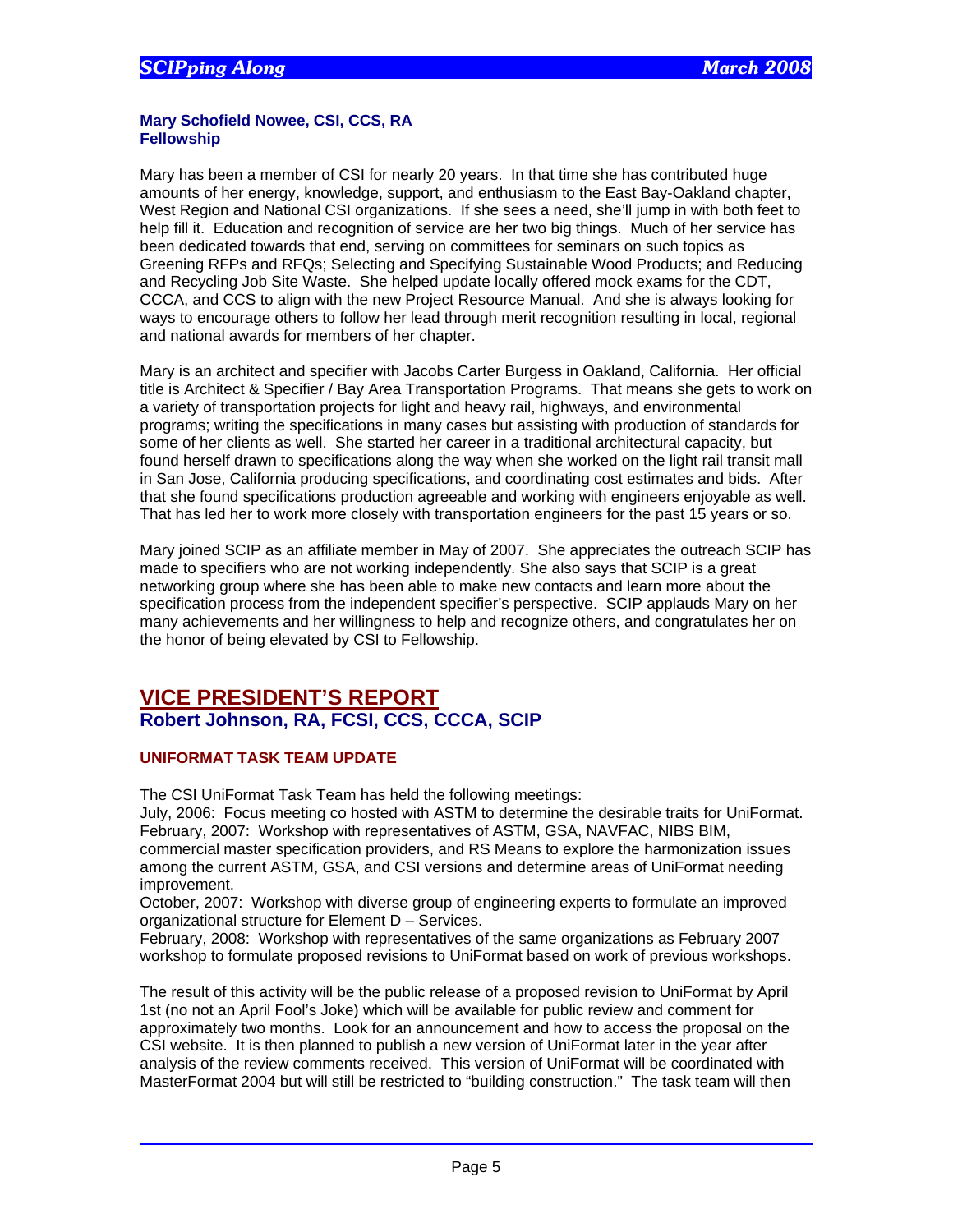subsequently attack the expansion of UniFormat to cover all types of construction as the next step.

# **AFFILIATE DIRECTOR'S REPORT William C. Pegues, FCSI, CCS, SCIP Affiliate**

This will be a short note from your Affiliate Director since I am only recently elected. First, it's great to see the SCIP board with outside directors. Even in this time of downsizing boards as a trend, maintaining external input at board level is valuable. Even if we are specifiers, it is a different view point. Almost all major corporations have boards with people outside the company.

In this short time though, I have shepherded the search for a SCIP Affiliate to participate on the Task Team being established for the creation of a new writing award by CSI. We have several qualified volunteers to put before the board for consideration.

I am also the Moderator of 3 Discussion Areas on CSINet's Specifier's Forum for which SCIP is the official host:

Specifications Discussion Products/Systems Discussion Construction Practices Discussion

Be sure to check those out and comment.

And for something really very different, I have been demonstrating the capabilities of the virtual reality world of "Second Life" to product manufacturer's and architects. Where else can you participate in a joint project with others from around the world in real time and have a client walk through it at any time? Some major owner groups, like the new hotel brand Aloft, have built complete prototypes in Second Life. Or, as I have done, passed a document back and forth for text markups – not an email, attachment or file, but in real time received a document from someone in Buenos Aires, marked it up for him as we chatted and handed it back. Whereupon he handed it to his printer in New York while we all 3 sat admiring a virtual sunset. Now think about how that could be used (and for free) by a small, scattered, but well organized community of specifiers.

*Note from Editor: William posted the following on the CSI Specifications Forum website:* 

The CSI Awards committee has sent recommendation to the CSI Board for establishing a Task Team to develop an award for Innovation in Written Construction Documents.

SCIP has been invited to provide three members to the committee, one of whom will be a SCIP Affiliate Member.

Any SCIP Affiliate Member with an interest and the qualifications to participate should respond to me via email. WPegues@wdgarch.com

Details about the duties of the task team:

Task Team will hold meetings via conference call - travel is not anticipated. Task Team will be establishing award policies and procedures, including award criteria, award application process, quantity of awards to be given in a year, and eligibility for the award*.* 

*Note from Editor: If you are a SCIP member who is interested and qualified, contact an officer of SCIP.*